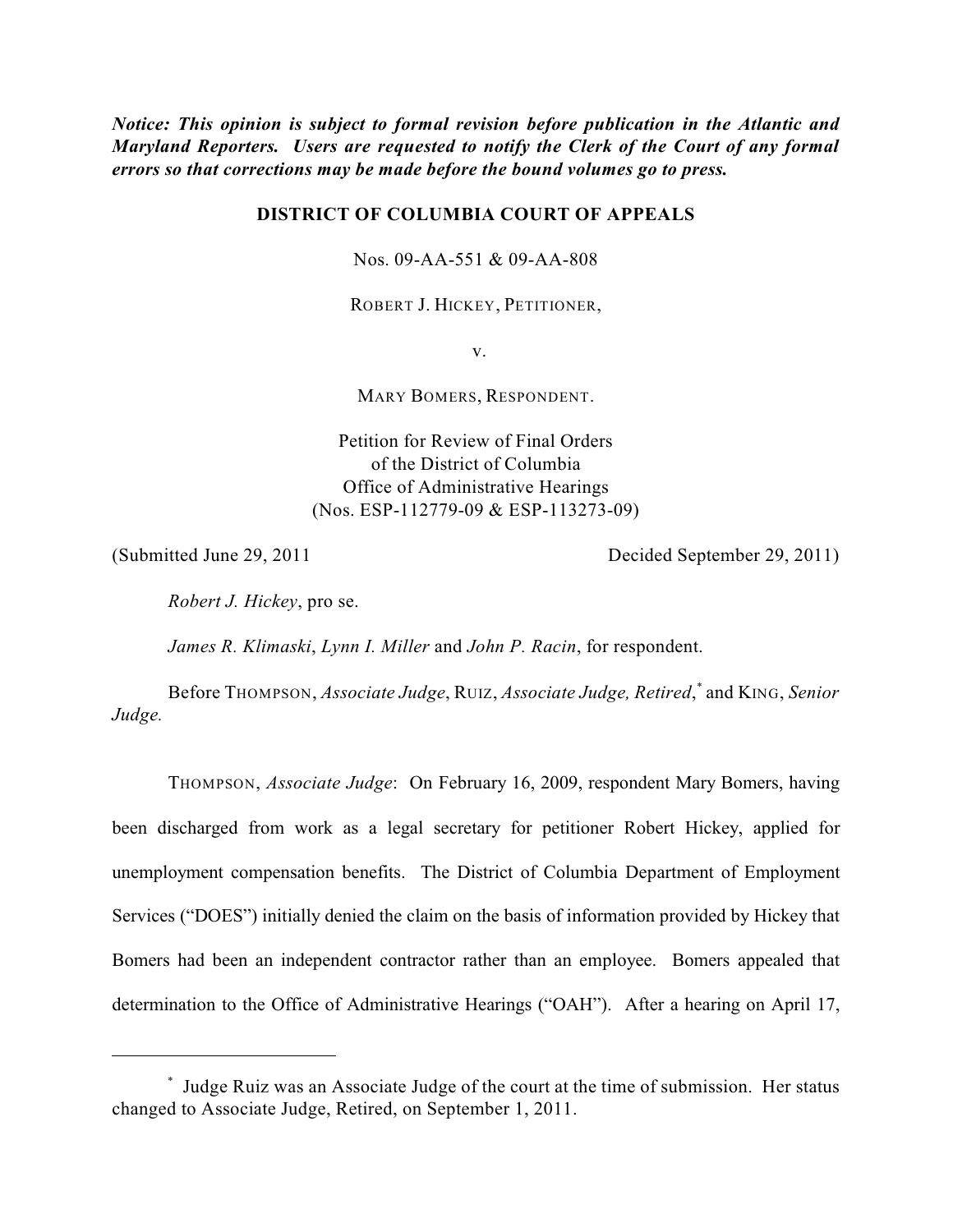2009, the OAH Administrative Law Judge ("ALJ") found in an order dated April 28, 2009, (in OAH Case No. ESP-112779-09) ("Final Order I") that Bomers had been an employee of Hickey and was eligible to receive unemployment benefits. Hickey petitioned to this court for review of that OAH order.

In the meantime, after DOES notified Bomers that she was qualified to receive benefits, Hickey filed a second petition for review by OAH, contending that even if, as OAH had earlier found, Bomers was eligible for benefits as a discharged employee, she did not qualify for benefits because she had been discharged for misconduct. After a hearing on June 12, 2009, the OAH ALJ found in an order dated July 9, 2009 (in OAH Case No. ESP-113273-09) ("Final Order II") that Hickey had "failed to prove, by a preponderance of the evidence, that he discharged [Bomers] for acts that are misconduct," and therefore concluded that Bomers qualified for benefits. Final Order II at 2. Hickey again petitioned for review by this court, and we consolidated the two petitions for review.

Hickey contends that the ALJ's finding that Bomers was an employee and her determination that Bomers was not terminated for misconduct are not supported by substantial evidence in the record. He contends that the ALJ's rulings that Bomers is eligible and qualified to receive unemployment benefits must be reversed. We affirm the ALJ's ruling that Bomers was an employee, concluding that it is supported by substantial evidence and comports with applicable law. We hold, however, that the ALJ's conclusion that Bomers was not discharged for misconduct does not flow rationally from the ALJ's findings and the supporting substantial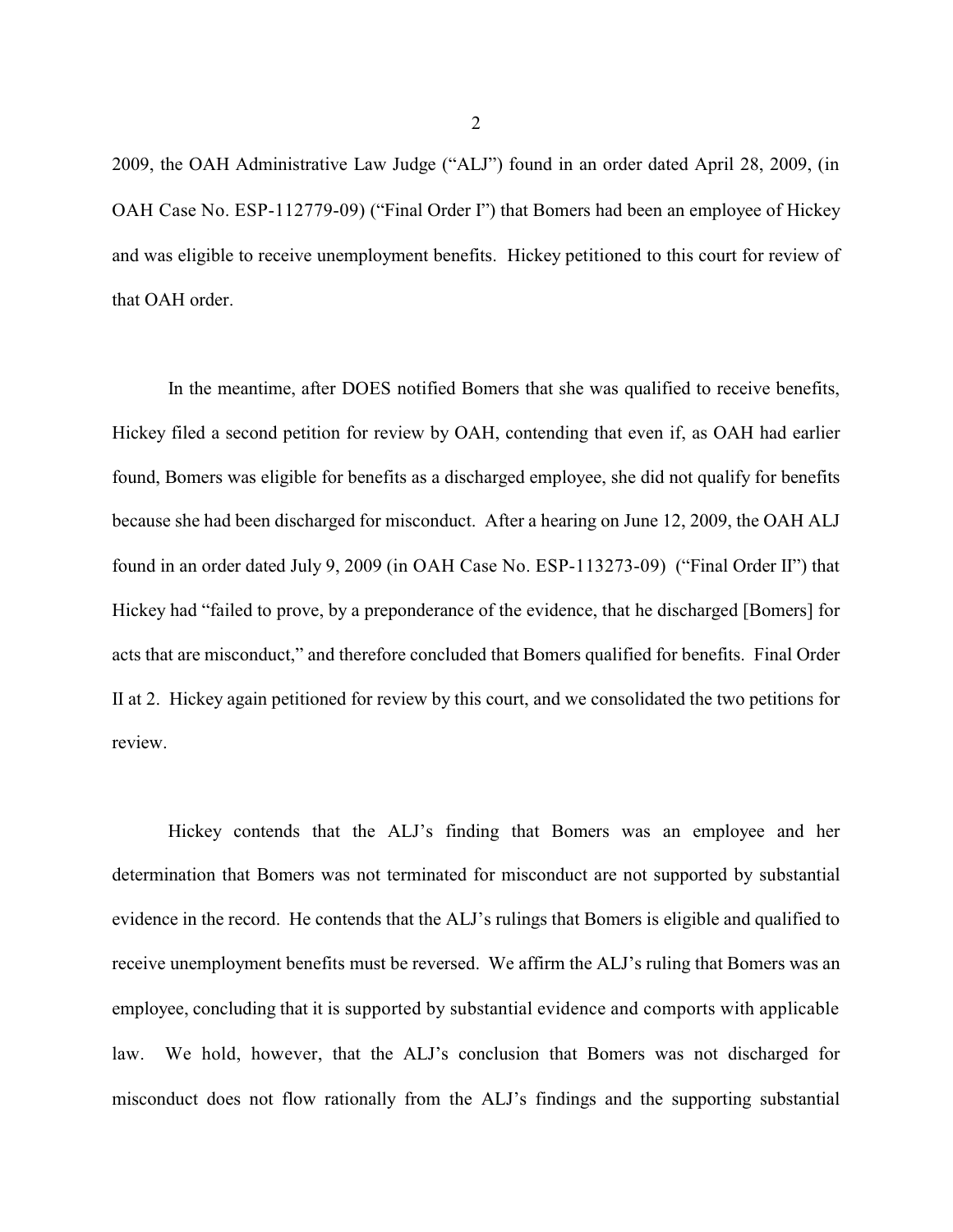evidence in the record that the ALJ credited, and therefore that the order awarding Bomers benefits must be reversed.

#### **I. Standard of Review**

Our standard of review of OAH orders is as stated in *Morris v. United States Envtl. Prot. Agency*, 975 A.2d 176, 180 (D.C. 2009): We "must affirm an OAH decision when (1) OAH made findings of fact on each materially contested issue of fact, (2) substantial evidence supports each finding, and (3) OAH's conclusions flow rationally from its findings of fact." *Id.* (quoting *Rodriguez v. Filene's Basement, Inc.*, 905 A.2d 177, 180 (D.C. 2006) (internal quotation marks omitted)). "Substantial evidence is 'more than a mere scintilla. It means such relevant evidence as a reasonable mind might accept as adequate to support a conclusion.'" *Chase v. District of Columbia Dep't of Emp't Servs.*, 804 A.2d 1119, 1123 (D.C. 2002) (citation omitted). "Factual findings supported by substantial evidence on the record as a whole are binding on the reviewing court, although this court may have reached a different result based on an independent review of the record." *McKinley v. District of Columbia Dep't of Emp't Servs.*, 696 A.2d 1377, 1383 (D.C. 1997) (citation omitted).

#### **II. The ALJ's Conclusion That Bomers Was an Employee**

"When the relationship of a worker to a company is that of an independent contractor rather than that of an employee as defined by the common law, that worker is not entitled to benefits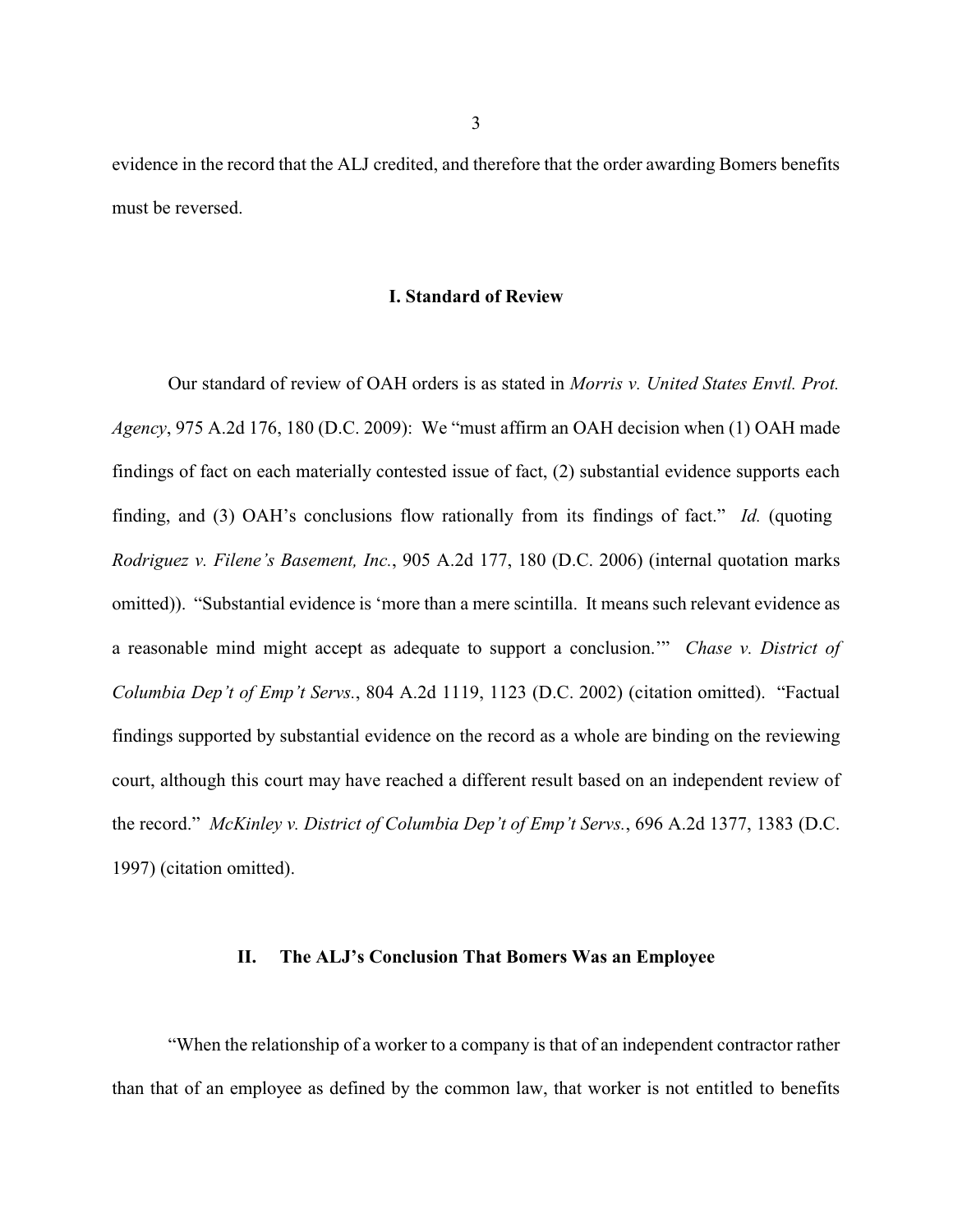under the District of Columbia Unemployment Compensation Act [the 'Act']." *RosExpress, Inc. v. District of Columbia Dep't of Emp't Servs.*, 602 A.2d 659, 661 (D.C. 1992). Under the Act, "employment" is defined as service by "[a]ny individual who, under the usual common-law rules applicable in determining the employer-employee relationship, has the status of an employee." D.C. Code § 51-101 (2)(A)(i)(II) (2001). Under our common-law principles, "[w] hether one who performs work on behalf of another is an employee or an independent contractor depends on the particular facts of each case." *Schecter v. Merchants Home Delivery, Inc.*, 892 A.2d 415, 422–23 (D.C. 2006). The factors that are "determinative of whether an employment relationship existed" are "(1) the selection and engagement of the individual hired, (2) the payment of wages, (3) the power of the one who hires over the other whom he has hired, and (4) whether the service performed by the person hired is a part of the regular business of the one who hired." *Spackman v. District of Columbia Dep't of Emp't Servs.*, 590 A.2d 515, 516 (D.C. 1991). "While no single factor is controlling, the decisive test is whether the employer has *the right to control and direct the servant in the performance of his work and the manner in which the work is to be done.*" *Schecter*, 892 A.2d at 423 (internal ellipses and quotation marks omitted; emphasis in original); *see also id.* at 423 (emphasizing that "the right to control means the right to control an employee in the performance of a task and in its result, and not the actual exercise of control or supervision" (citation and internal quotation marks omitted)). "In analyzing an employer's right to control, we look to the actual relationship between the parties and the language of any agreement between them, if any." *Id.* (citing *District of Columbia v. Hampton*, 666 A.2d 30, 38 (D.C. 1995)).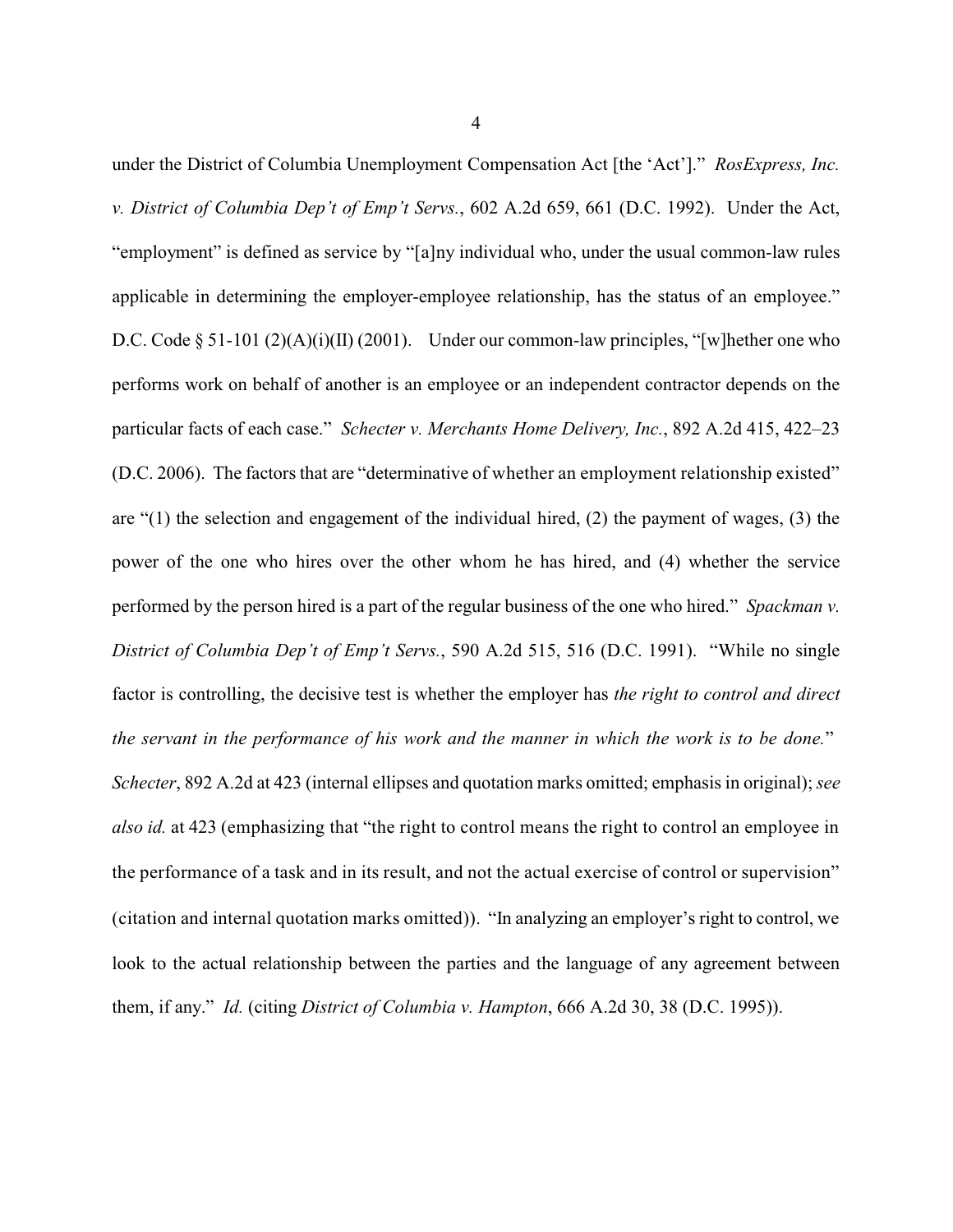"The determination of whether an employer-employee relationship exists involves a mixed question of law and fact." *Spicer Accounting, Inc. v. United States*, 918 F.2d 90, 92 (9th Cir. 1990); *see also Gordon v. District Unemployment Comp. Bd.*, 402 A.2d 1251, 1258 (D.C. 1979) (unemployment insurance coverage involves mixed questions of fact and law); *Carpetland U.S.A., Inc. v. Ill. Dep't of Emp't Sec*., 776 N.E.2d 166, 177 (Ill. 2002) (explaining that "whether certain workers are independent contractors under [the unemployment compensation statute] is . . . a mixed question of law and fact"). We review mixed questions of law and fact "under our usual deferential standard of review for factual findings (applying either the 'clearly erroneous' or 'substantial evidence' standard of review) and [apply] *de novo* review to the ultimate legal conclusions based on those facts." *Scolaro v. District of Columbia Bd. of Elections & Ethics*, 717 A.2d 891, 894 (D.C. 1998).

In this case, the ALJ made the following findings of fact regarding the employee/independent contractor issue: On January 16, 2006, Hickey, who has a solo law practice, hired Bomers as his legal secretary. Prior to hiring Bomers, Hickey had used an individual supplied through a temporary agency as his secretary. When Hickey and Bomers discussed her employment, they settled on an hourly rate of \$18 per hour, which was less than the \$24 per hour that Hickey had been paying to the temporary agency. At the time Bomers took the job, she knew that there would be no taxes taken out of her paychecks and that she would be filing quarterly tax returns with the IRS. Hickey believed that the relationship would be "advantageous to [him] because [he] was paying less than the agency fee" and also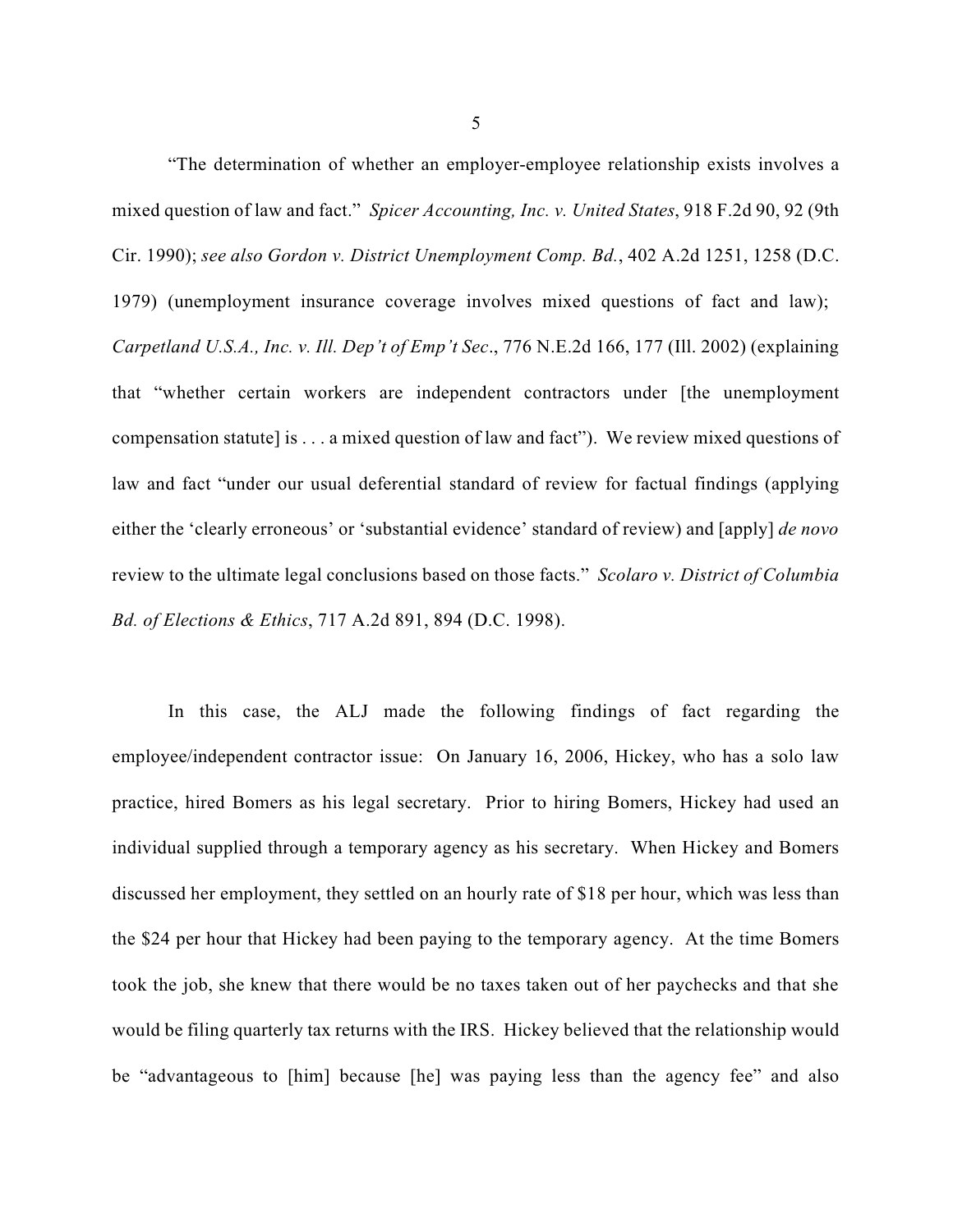advantageous to Bomers "since she was receiving more than [the agency employee] had been paid through the agency." Final Order I at 3-4.

Hickey sublet two offices within a suite of offices owned by a business called Capitol Inquiry; he occupied one office and Bomers occupied the other, and the offices were not contiguous. Bomers's work schedule was 8:30 a.m. until 5:00 p.m. with a half-hour for lunch, Monday through Friday, although Hickey told Bomers several times that "she could work the hours that she pleased as long as she got the work done and he was billed only for the hours worked." Final Order I at 2. Bomers was paid twice a month on an hourly basis, and she submitted billing statements to Hickey that reflected the hours worked each day of the pay period. Hickey provided no benefits and paid no taxes for Bomers; she received IRS Forms 1099 for the years she was employed (2006 through 2008). Bomers prepared her own IRS Form 1099 for 2006 and 2007. On the office monthly financial forms, Bomers listed her salary under the category "contract compensation." Bomers also prepared Hickey's IRS Form 1040 for tax years 2006 and 2007, on which her salary was reported as a "contract labor" expense.

Bomers' job entailed a variety of secretarial duties, and Hickey "gave [Bomers] work assignments." Final Order I at 2. Hickey did not use the computer, and Bomers' primary job was typing legal documents that Hickey drafted longhand. Bomers also answered the telephone, screened calls, prepared monthly financial reports, and performed other clerical duties, including preparing checks for Hickey's signature. During the time that Bomers

6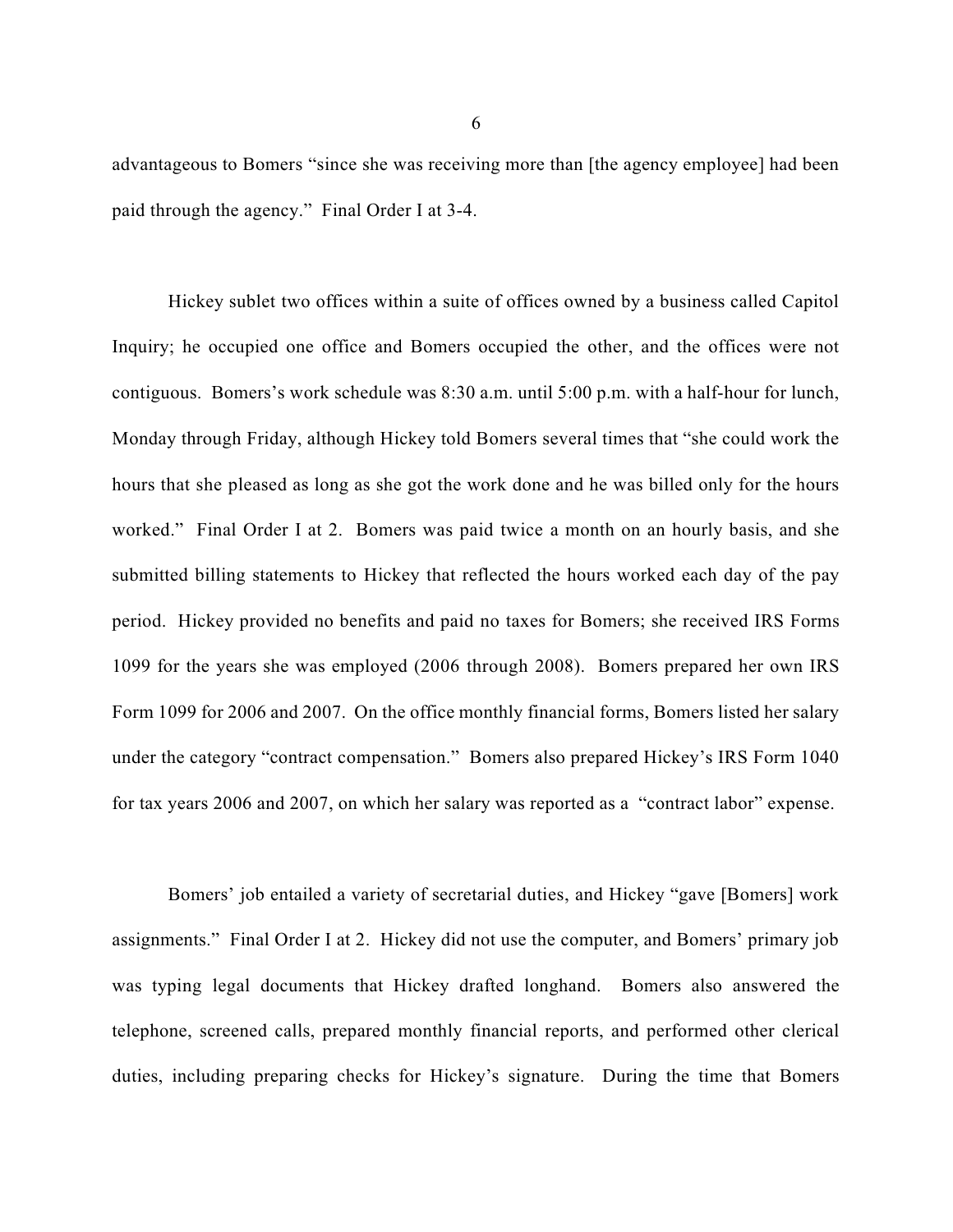worked for Hickey, she did not work for anyone else and she used his equipment when she worked.

In January 2009, Hickey informed Bomers by letter that he had "decided to replace [her] contract with another contract server immediately." Final Order I at 4. Bomers' last day of work was December 11, 2008.

The ALJ analyzed the foregoing factual findings (which Hickey does not contest) in light of the factors identified in *Spackman*. Final Order I at 6–8. Regarding Bomers' selection and engagement, the ALJ found that Hickey "hired Claimant directly" (rather than, for example, arranging for her services through an agency), *id.* at 7, a finding that is supported by the record and that weighs in favor of a conclusion that Bomers was Hickey's employee.<sup>1</sup> With regard to the second *Spackman* factor, "the payment of wages," the ALJ found that the facts that Hickey issued Forms  $1099<sup>2</sup>$  to Bomers and "paid none of her taxes" "argue[d] in favor of finding" that she was an independent contractor.<sup>3</sup> *Id*. We agree with that assessment but also note that "use of a

<sup>&</sup>lt;sup>1</sup> Both Hickey and Bomers testified that Hickey hired her after she "approached" him about filling the position vacated by his previous temporary-agency secretary. *Cf. Schleier v. Kaiser Found. Health Plan of the Mid-Atlantic States, Inc*., 876 F.2d 174, 177 (D.C. Cir. 1989) (applying the first factor identified in *Spackman* and reasoning that the worker was "brought in by [one of defendant Kaiser's staff]," "so it cannot be gainsaid that Kaiser selected and engaged him").

 $A$  Form 1099 is commonly referred to as an "independent contractor's tax return." *Judah v. Reiner*, 744 A.2d 1037, 1041 (D.C. 2000).

<sup>&</sup>lt;sup>3</sup> The ALJ found that Bomers "filed her own quarterly tax forms with the IRS" and "knew that Employer was reporting her pay to the IRS as payment to a contractor since she (continued...)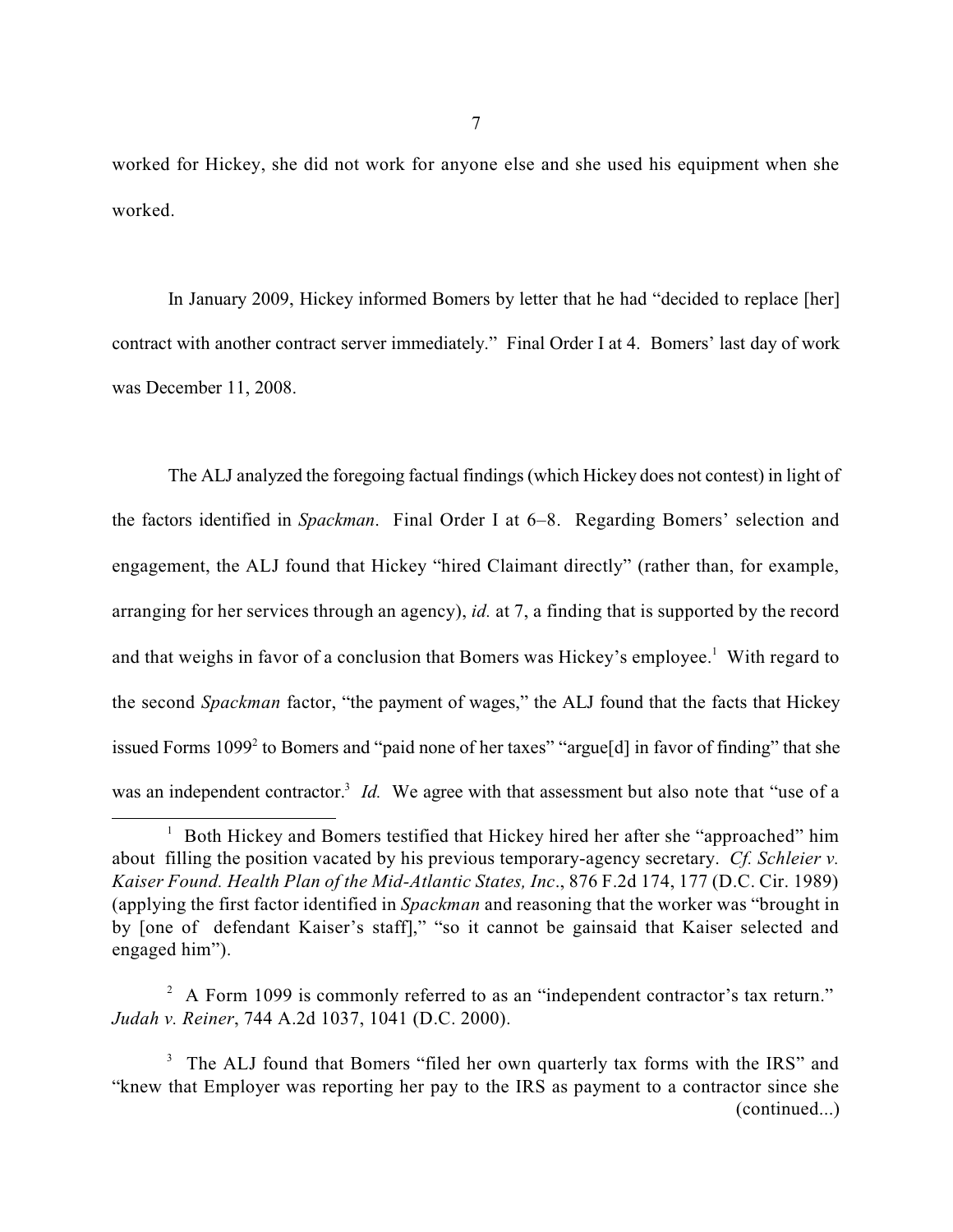1099 tax form does not [necessarily] undermine the conclusion that a worker is an employee and not an independent contractor."<sup>4</sup> In addition, we note that the ALJ's finding that Bomers was paid an hourly rate based on the hours she worked weighs at least slightly on the side of her having been an employee rather than an independent contractor. *Cf. Spackman*, 590 A.2d at 517 (upholding determination that petitioner was not an employee where evidence showed that "despite working varying hours of rehearsal and performance each week, [he] received the same weekly installment" of \$500 per week).

The ALJ devoted her lengthiest analysis to the third *Spackman* factor, which she termed the "critical factor of the amount of control [that Hickey] exercised over Claimant." Final Order I at 6. The ALJ found that Hickey "gave [Bomers] tasks to accomplish — preparing monthly reports, preparing checks for his signature, [and] filing finished documents with the court"; that Bomers "d[id] not direct the course of her actions," and that Hickey "controlled [her] performance on a day-to-day basis." *Id.* at 6. These conclusions are supported by Hickey's testimony that at the beginning of every week, he "would write up a list" of work to be done that week and "if something had to be done that week, I would say this has priority over the others . . . ." Although

 $\frac{3}{2}$ (...continued)

filled out the relevant tax forms and prepared monthly financial reports, all of which reflected her pay as 'contractor' pay." Final Order I at 8.

*Northland Cas. Co. v. Meeks*, 540 F.3d 869, 874 (8th Cir. 2008); *see also Morrison v.* 4 *Int'l Programs Consortium, Inc*., 253 F.3d 5, 10 (D.C. Cir. 2001) (reversing judgment as matter of law that consultant was an independent contractor for wage law purposes even though evidence showed that the defendant employer "filed 1099 tax forms, rather than W-2 tax forms, for her").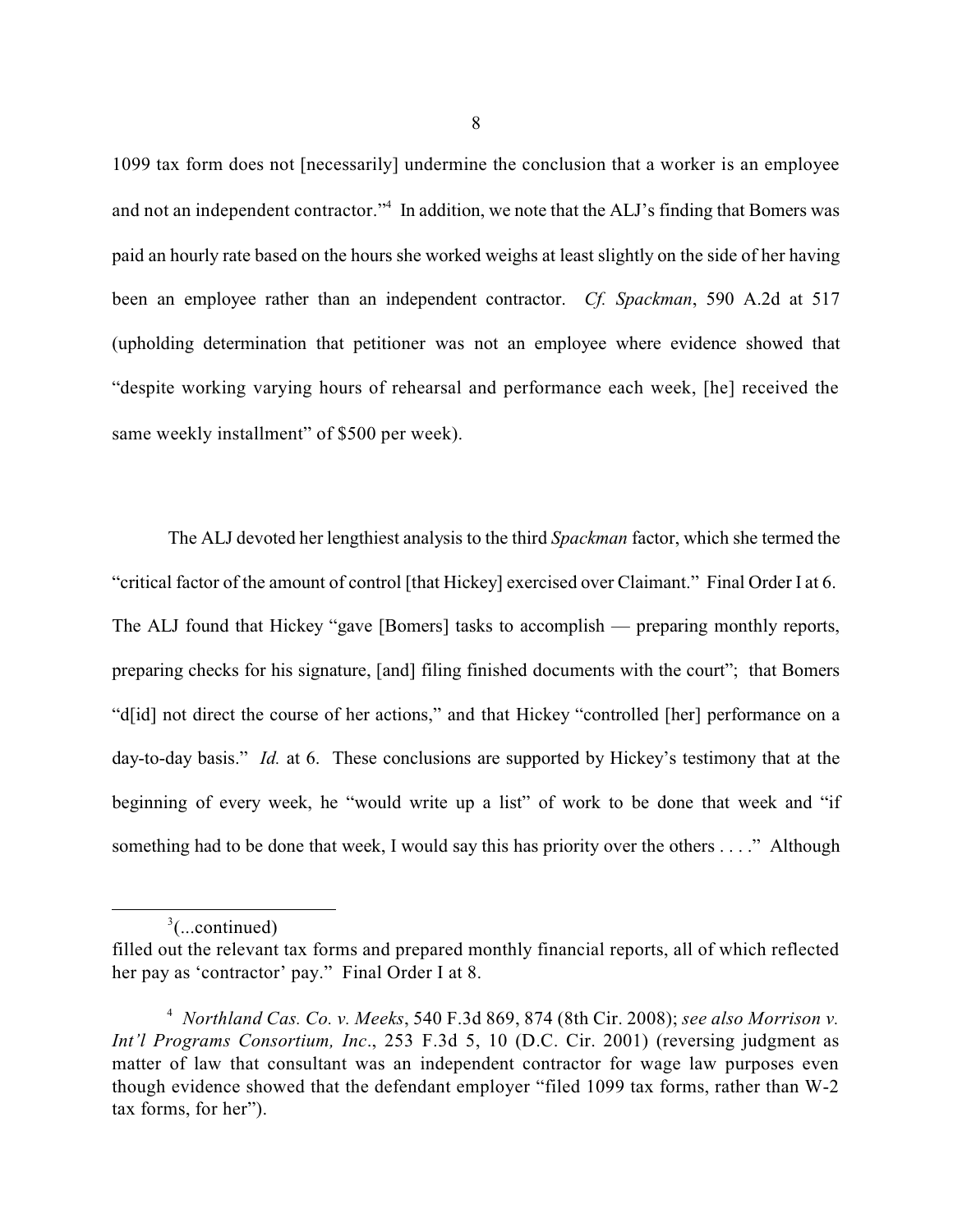the ALJ credited Hickey's testimony that he repeatedly told Bomers that she could pick her own works hours, Hickey's further testimony that Bomers "had to be there . . . at least a portion of the [regular work] day" to get his work done indicates that Hickey reserved the right to control the time and place of Bomers' work, and thus supports a conclusion that Bomers was actually an employee rather than an independent contractor.<sup>5</sup>

Considering the fourth *Spackman* factor, the ALJ concluded that the typing, telephone answering and other secretarial services that Bomers performed were part of Hickey's regular business. Final Order I at 7. Citing *Penick v. Emp't Sec. Dep't*, 917 P.2d 136 (Wash. Ct. App. 1996), the ALJ also took into account that Bomers had no separate business office and did not work for anyone other than Hickey. We agree that these facts support a conclusion that Bomers was Hickey's employee.<sup>6</sup> While Hickey takes issue with the ALJ's finding that he "would not allow" Hickey to do some of her work at home, Final Order I at 3, and argues that "[t]here was no

<sup>&</sup>lt;sup>5</sup> *Cf. Spackman*, 590 A.2d at 517 (upholding determination that petitioner was an independent contractor of the Washington Opera where the evidence showed that the Opera "did not set rehearsal schedules and give stage directions to petitioner while he performed under the terms of the contract for his operatic performance").

<sup>&</sup>lt;sup>6</sup> See Penick, 917 P.2d at 144-45 (listing as "indicia of an independently established business" the facts that a "worker has [a] separate office or place of business outside of the home" and "works for others"). Although not controlling, the "ab<sup>[ility]</sup> to continue in business even if relationship with alleged employer is terminated" factor discussed in *Penick* is helpful to our analysis; the fact of a worker's regular dependence on the discharging employer for her entire earned income is relevant to whether coverage of the worker comports with the purpose of the unemployment statute, which is to protect "against economic dependency caused by temporary unemployment and to reduce the need for other welfare programs." *Bowman-Cook v. Wash. Metro. Area Transit Auth*., 16 A.3d 130, 134 (D.C. 2011) (quoting *Washington Times v. District of Columbia Dep't of Emp't Servs.*, 724 A.2d 1212, 1216–17 (D.C. 1999) (internal quotation marks omitted).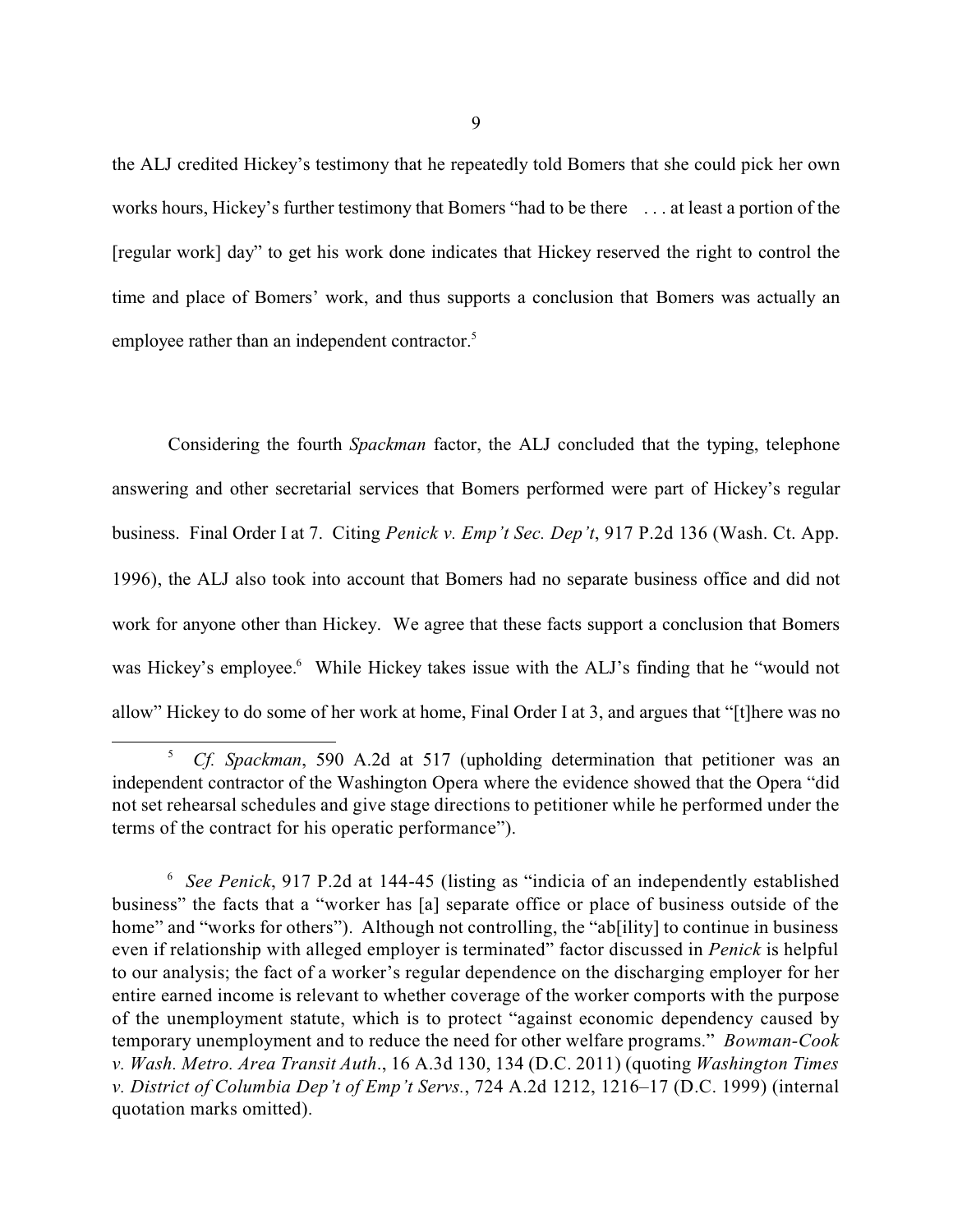restriction on Bomers doing work outside the office," Petitioner's Brief at 14, he testified at the hearing that Bomers "didn't want to be contacted at home . . . and . . . was very emphatic about that." This testimony weighs against a conclusion that Bomers performed her work as part of an independent business rather than as part of Hickey's regular business.

As already described, the ALJ recognized that Bomers "knew there would be no taxes taken out of her paychecks" when she and Hickey discussed her employment and was responsible herself for preparing the forms that listed her pay from Hickey as "contract compensation." The ALJ also acknowledged Hickey's testimony about "the fact that [Bomers] knew she was an independent contractor from the beginning of the relationship." Final Order I at 9. The ALJ concluded, however, that the "label" the parties gave to the relationship was not determinative. Final Order I at 8. That conclusion was legally correct, as the intent of the parties is only one factor among many to consider when assessing the nature of an employer-employee relationship.<sup>7</sup>

<sup>&</sup>lt;sup>7</sup> Cf. Ky. Unemployment Ins. Comm'n y. Landmark Cmty. Newspapers of Ky., Inc., 91 S.W.3d 575, 581 (Ky. 2002) (concluding that newspaper carriers, although designated as independent contractors in their employment agreements, were employees, since the newspaper company hired the carriers and controlled the nature of their delivery work and how it was performed); *Purchase Transp. Servs. v. Estate of Wilson*, 39 S.W.3d 816, 818–19 (Ky. 2001) (holding that where radio cab company set the decedent's schedule, dispatched all her calls, and set the rates she could charge to customers, the decedent was properly deemed to have been an employee, despite an agreement that clearly intended to create an independent contractor arrangement).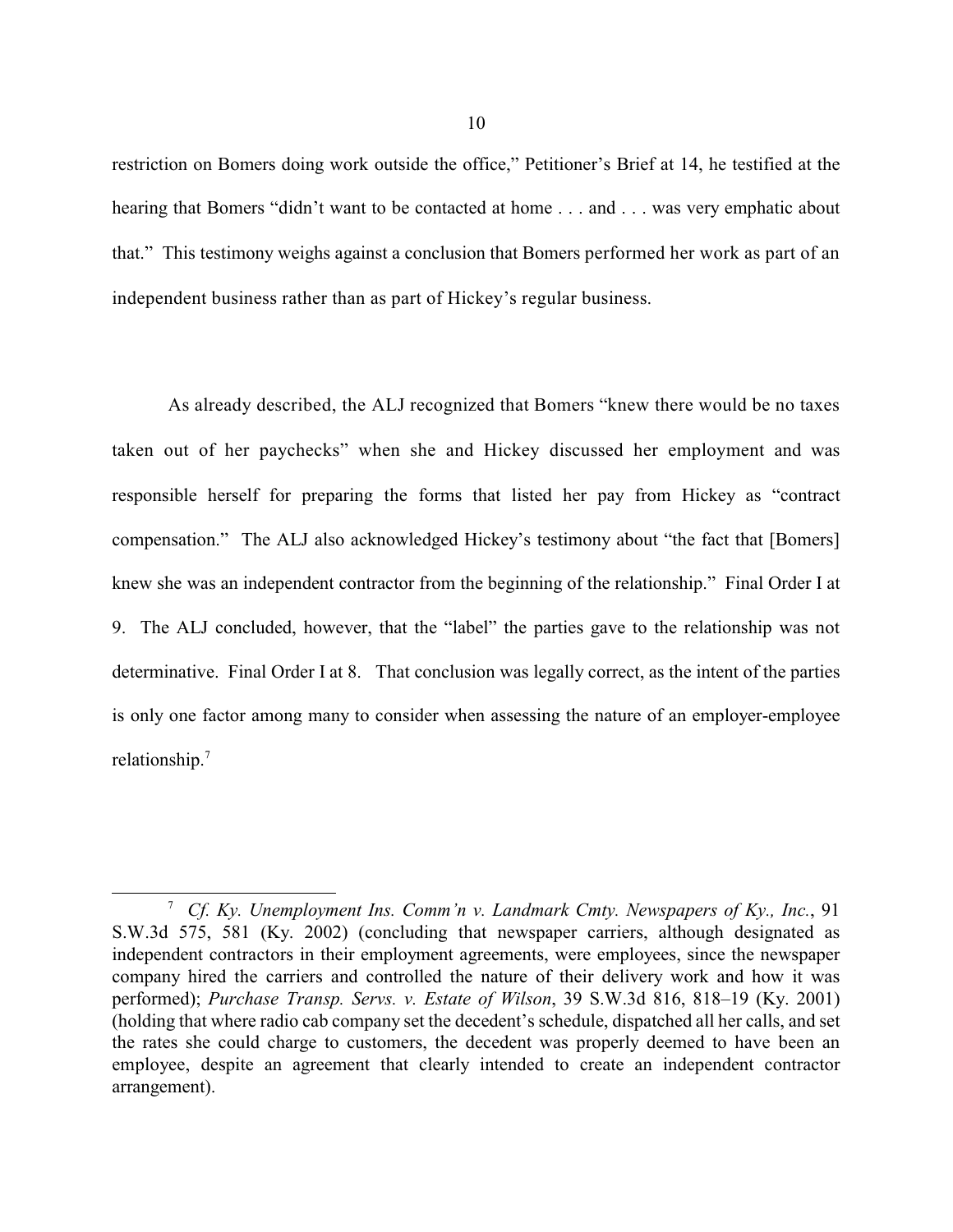Our review confirms that, in each aspect of her analysis, the ALJ applied the correct legal principles. We discern no error in her application of any of the *Spackman* factors, and while we agree with her that there was evidence that weighed on both sides of the employee versus independent contractor issue, $\delta$  we also agree that the critical "right to control [the] employee in the performance of [her] tasks" factor supports a conclusion that Bomers was not an independent contractor, despite Hickey's intention to treat her as such. Accordingly, upon "consideration of all of the circumstances surrounding the work relationship," we affirm the ALJ's ruling that Bomers was an employee. $10$ 

### **III. Termination for Misconduct** *Vel Non*

We now turn to a review of the ALJ's finding that Hickey failed to prove by a preponderance of the evidence that Bomers was terminated for misconduct. We review *de novo* OAH's legal conclusion about whether a terminated employee's actions constituted misconduct.

<sup>&</sup>lt;sup>8</sup> As we have frequently observed, findings may be supported by substantial evidence "even if there is substantial evidence to support a contrary conclusion." *Castro v. Sec. Assurance Mgmt, Inc.*, 20 A.3d 749, 756 (D.C. 2011).

*Spirides v. Reinhardt*, 613 F.2d 826, 831 (D.C. Cir. 1979). 9

<sup>&</sup>lt;sup>10</sup> Although we have relied on the *Spackman* factors in reaching this conclusion, we note that a conclusion in favor of Bomers' coverage under the unemployment compensation program comports with the principle that "the unemployment compensation statute is to be 'liberally construed to accomplish its purpose and extend its coverage, with a consequent strict construction of exemption provisions.'" *Brannum v. District of Columbia Pub. Sch.*, 946 A.2d 962, 966 (D.C. 2008) (citation and internal brackets omitted).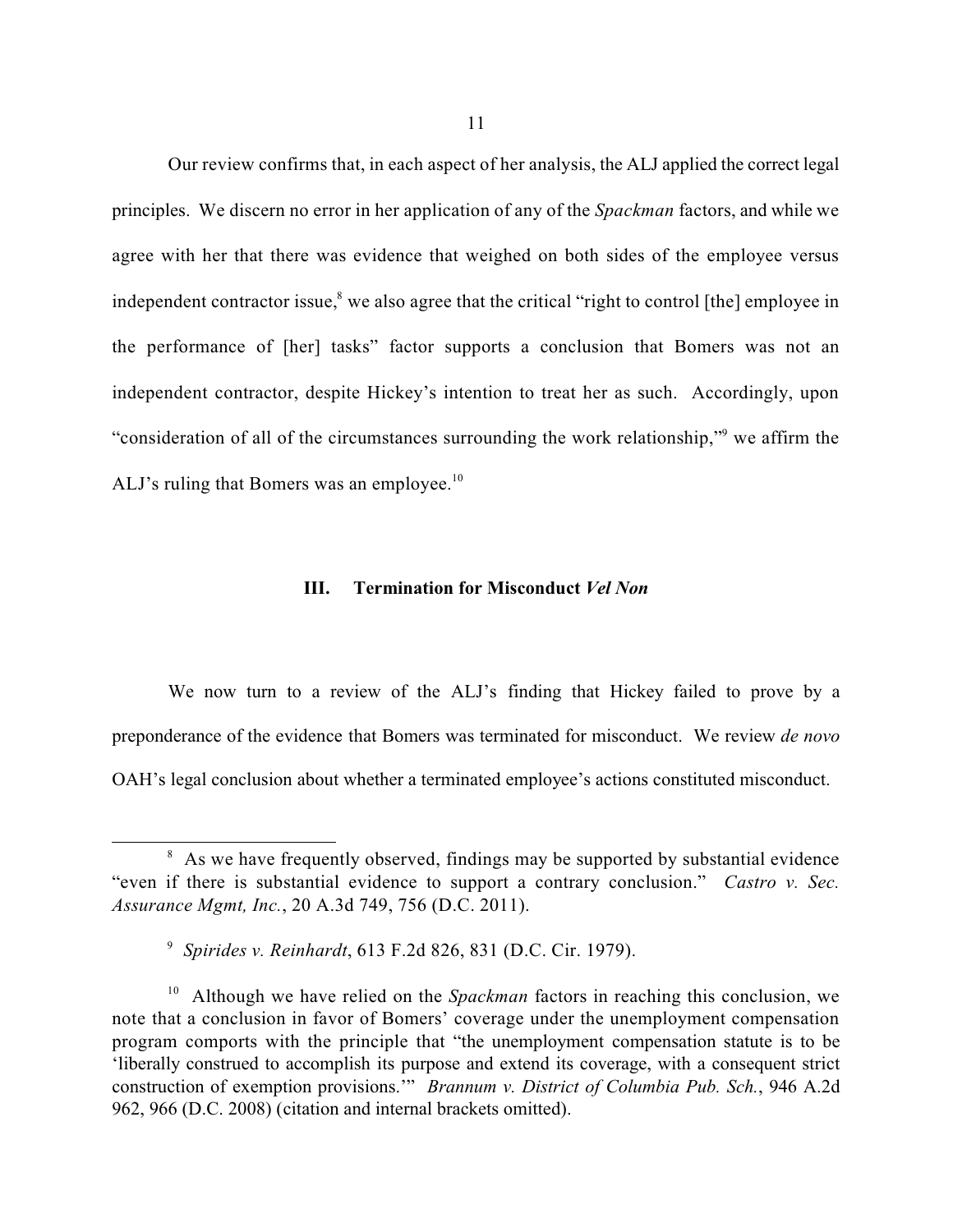*Badawi v. Hawk One Sec., Inc.*, 21 A.3d 607, 613 (D.C. 2011).

At the evidentiary hearing, Hickey asserted that he had fired Bomers for a variety of reasons. In her Final Order, the ALJ discussed these under the headings "Fraud" (related to Bomers' having allegedly billed Hickey for time when she was out of the office and not working, and to her claiming "employee" status when she applied for unemployment benefits); "Claimant's Inability to Perform Duties"; alleged "Harassment"; and "Absenteeism." Final Order II at 8, 9. The ALJ found that fraud and inability to perform duties "were not factors in [Hickey's] decision" to terminate Bomers, *id.* at 9, and that Hickey's testimony indicated that harassment also "was not the basis for firing [Bomers]."<sup>11</sup> *Id.* at 10. The ALJ found that Hickey did terminate Bomers for "absenteeism" and that this was an independent basis for the termination decision, $\frac{12}{2}$  but that Bomers' "absenteeism" did not amount to misconduct. *Id.* at 9, 12, 13.

The ALJ cited the principle that "[a] prerequisite to the denial of benefits in a 11 misconduct case is that a finding of misconduct must be based fundamentally on the reasons specified by the employer for the discharge." *Brown v. Corr. Corp. of Am*., 942 A.2d 1122, 1124 (D.C. 2008). We have instructed that "[t]he ALJ must determine whether the particular reason given by the employer was in fact the basis of the employer's decision to fire the employee." *Id.* (internal quotations omitted).

<sup>&</sup>lt;sup>12</sup> *See Brown*, 924 A.2d at 1124 ("[W]hen the employer states more than one reason, the ALJ must ascertain whether *each* reason was an independent ground for the firing, or whether all of the reasons *together* constituted the critical mass justifying discharge.") (internal quotations omitted).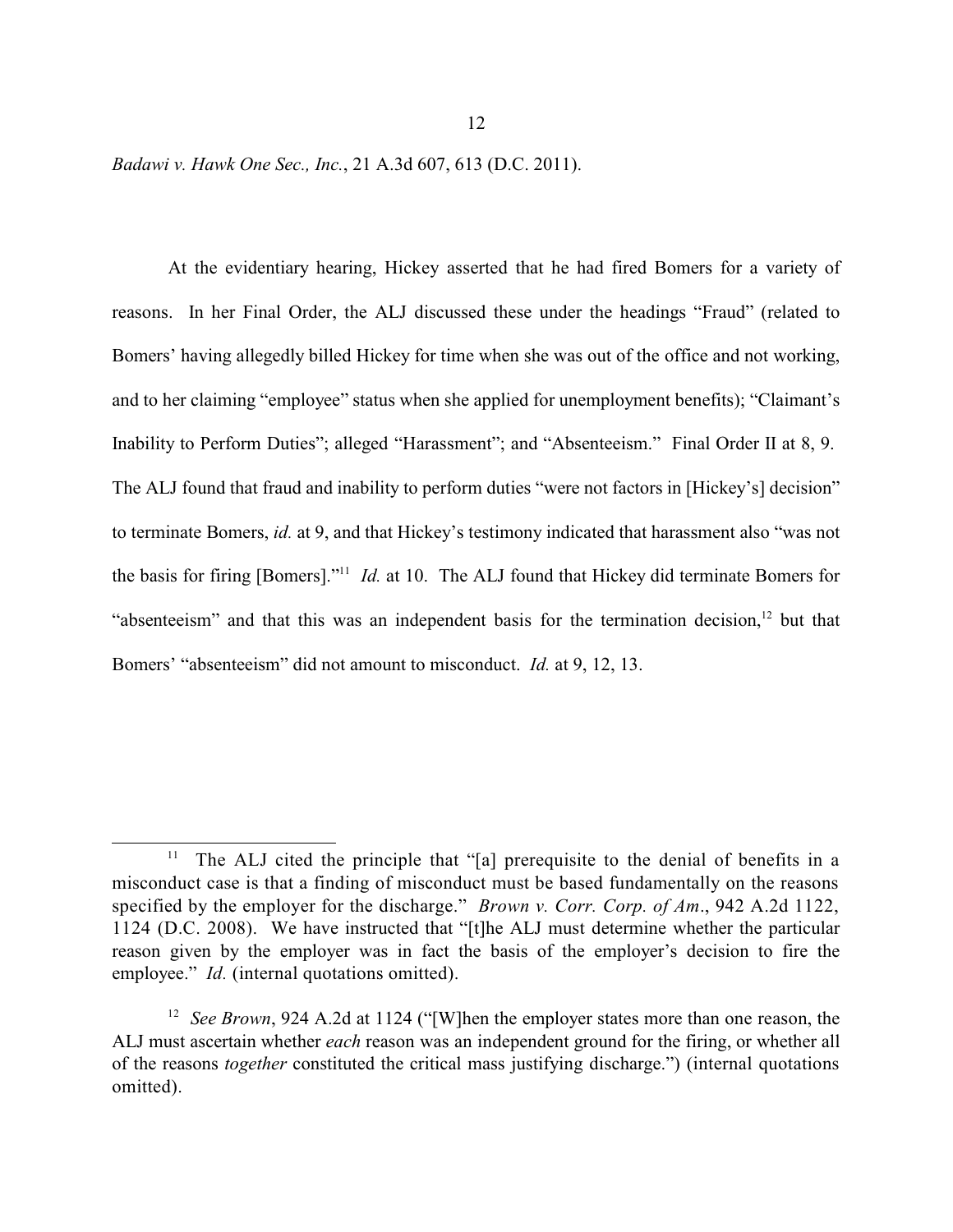We are satisfied that substantial evidence supports the ALJ's conclusions that alleged fraud, inability-to-perform-duties, and harassment were not the grounds for Bomers' termination.<sup>13</sup>

However, we cannot sustain the ALJ's determination regarding Bomers' conduct that the ALJ referred to as "absenteeism."<sup>14</sup> We conclude that the ALJ erred in ruling that Bomers was not terminated for misconduct.

The ALJ found that the statements of days and hours worked that Bomers submitted for payment from December 16, 2007, through November 30, 2008, established that she "worked 181

Regarding Bomers's alleged sexual harassment of Capitol Inquiry's receptionists, the ALJ referred to Hickey's testimony that he warned Bomers that if there was a repeat of the type of incident alleged to have occurred on December 10, 2008, Hickey would fire Bomers immediately. While Hickey testified that he learned of a second incident "in January at some point," he did not testify that he learned of it before terminating Bomers on January 11, 2009. Thus, the ALJ did not clearly err in finding that Hickey "learned of that incident after he had fired Claimant." Final Order II at 10. Moreover, there is no indication in the record as to whether the second alleged incident occurred after Hickey warned Bomers in the wake of the first reported incident.

 $14$  The ALJ made several factual findings pertinent to the issue of "absenteeism"; as will be seen, the term "absenteeism" does not entirely describe the conduct in issue.

 $^{13}$  As to alleged fraudulent billing, the ALJ found, consistent with the evidence, that Hickey had "been tolerating Claimant's billing practices from her date of hire" and that he "was always free to examine her bills and question them specifically. . . . [but] did not do so." Final Order II at 8-9. The ALJ also found, consistent with the record, that at the time Hickey discharged Bomers, "there had been no finding that, under the Act, [Bomers] was an employee rather than an independent contractor" and therefore Hickey "could not have based the January 2009 discharge on reasoning that he would have paid her less beginning in January 2006, if he had known that, when applying for unemployment compensation benefits, [Bomers] would claim to be an employee rather than an independent contractor." Final Order II at 8. As to the claim that Bomers was discharged due to her "inability to perform duties," we note that the termination letter told Bomers that there might be "limited part time work available in the future," a statement that undermined Hickey's claim that ineptitude was a factor in his decision to fire Bomers.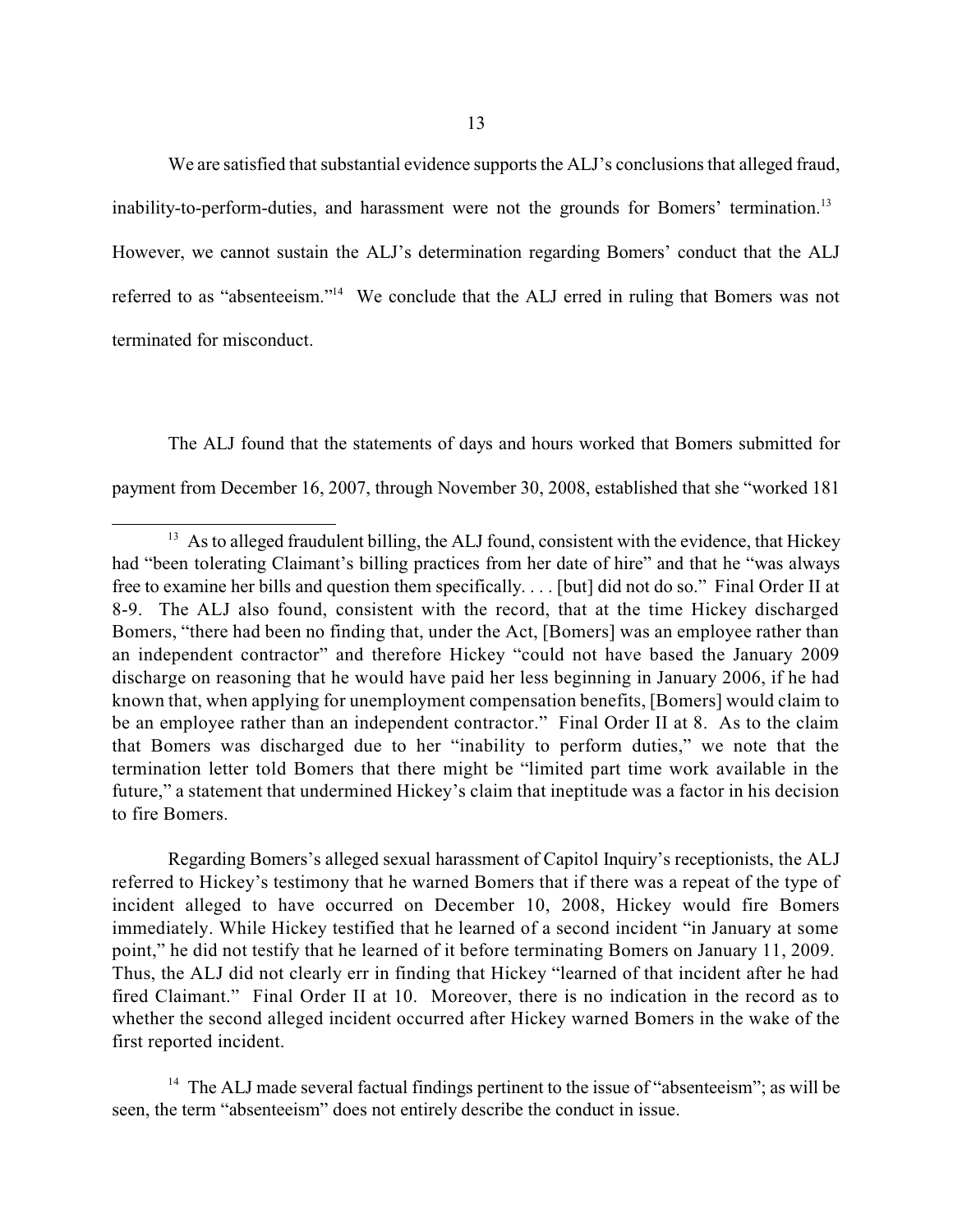days out of the 241 work days possible in that time frame." Final Order II at 3. Thus, the ALJ found, "Claimant's own statements indicate that she had missed a significant number of work days over the course of 2008," and she was "absent with increasing frequency starting in October 2008." *Id.* at 11. The ALJ also found that Hickey complained to Bomers that when she called to say that she would be absent from work, she did so by leaving messages late at night on Hickey's office voice mail. Hickey would "get the messages in the morning when it was too late to get a temporary secretary to cover for the day." *Id.* at 11. Hickey spoke to Bomers on December 10, 2008, and "itemized his concerns," telling Bomers that he "did not want to have the conversation again with her." *Id.* The next day, December 11, 2008, Bomers left work at noon and never returned. She called Hickey on December 12 and left a message on his office voice mail stating that she was either "in the hospital or going into the hospital." Bomers had unplanned surgery on December 13 and thereafter was hospitalized and then returned home for several weeks.<sup>15</sup> At the end of December, Bomers and Hickey spoke and Hickey asked Bomers to call him "on or about" January 8 ("the next Thursday after their conversation")<sup>16</sup> to discuss her return. *Id.* at 6, 11. However, Bomers did not call. *Id.* Bomers also "did not provide [Hickey] with any medical

 $15$  The ALJ found that in mid-January, Bomers was again hospitalized for two weeks with an infection. Bomers testified that she "got home at the end of December [2008], . . . was home for a couple of weeks, and then . . . got an infection, and then . . . went back for yet another two weeks in the middle of January."

<sup>&</sup>lt;sup>16</sup> Hickey testified that after waiting nearly a month for Bomers "to come back and waiting for her to at least tell me I can come back X date," when he finally spoke with Bomers at the end of December, he told her that he needed to know when she was coming back and said to her, "[W]hy don't you give it a week, talk to your doctors, everybody, so I can plan?" Hickey testified that Bomers promised to call "on Thursday," January 8, but did not do so. Bomers testified that she did "not recall" whether she told Hickey she would call him on January 8.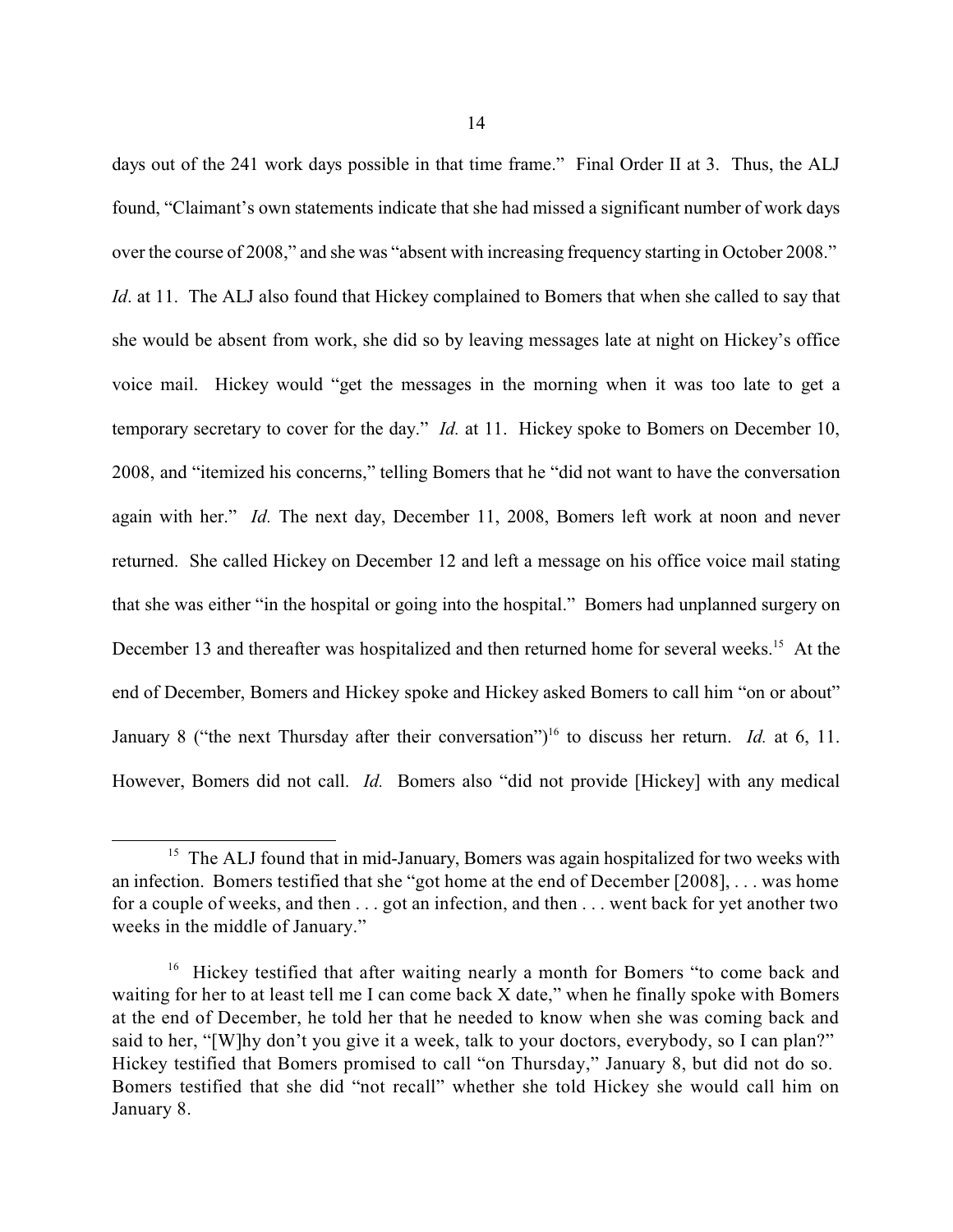documentation of her illness or specific information about its nature." *Id.* at 6. This was information that Hickey asserted that he "needed to know . . . to evaluate whether . . . [Bomers] would return to work." *Id.* at 11. On January 11, 2009, Hickey sent Bomers a letter discharging her. The letter stated in pertinent part:

> I was disappointed when you did not call me last Thursday to discuss your situation. I did receive the call you made late Friday stating you would not be working this week. From the content of that call it appears that you do not know when, if ever, you would be able to return to work, or that, even if you return, how long you would be able to continue to work.

> You have now been away from work for over a month. This combined with other work absences and problems, has created a very undesirable situation for me. Accordingly, I have decided to replace your contract with another contract server immediately. . . .

> It is possible that, there maybe [*sic*] limited part time work available in the future, particularly in assisting your replacement contractor.

I hope that your health improves soon.

In general, a terminated employee is presumed to be eligible for benefits. *Morris*, 975 A.2d at 181; D.C. Code § 51-109 (2001). However, "[t]hat presumption is rebutted, and the employee becomes ineligible for benefits, when the employer proves by a preponderance of the evidence that the employee was fired for misconduct." *Id.*; D.C. Code § 51-110. The unemployment statute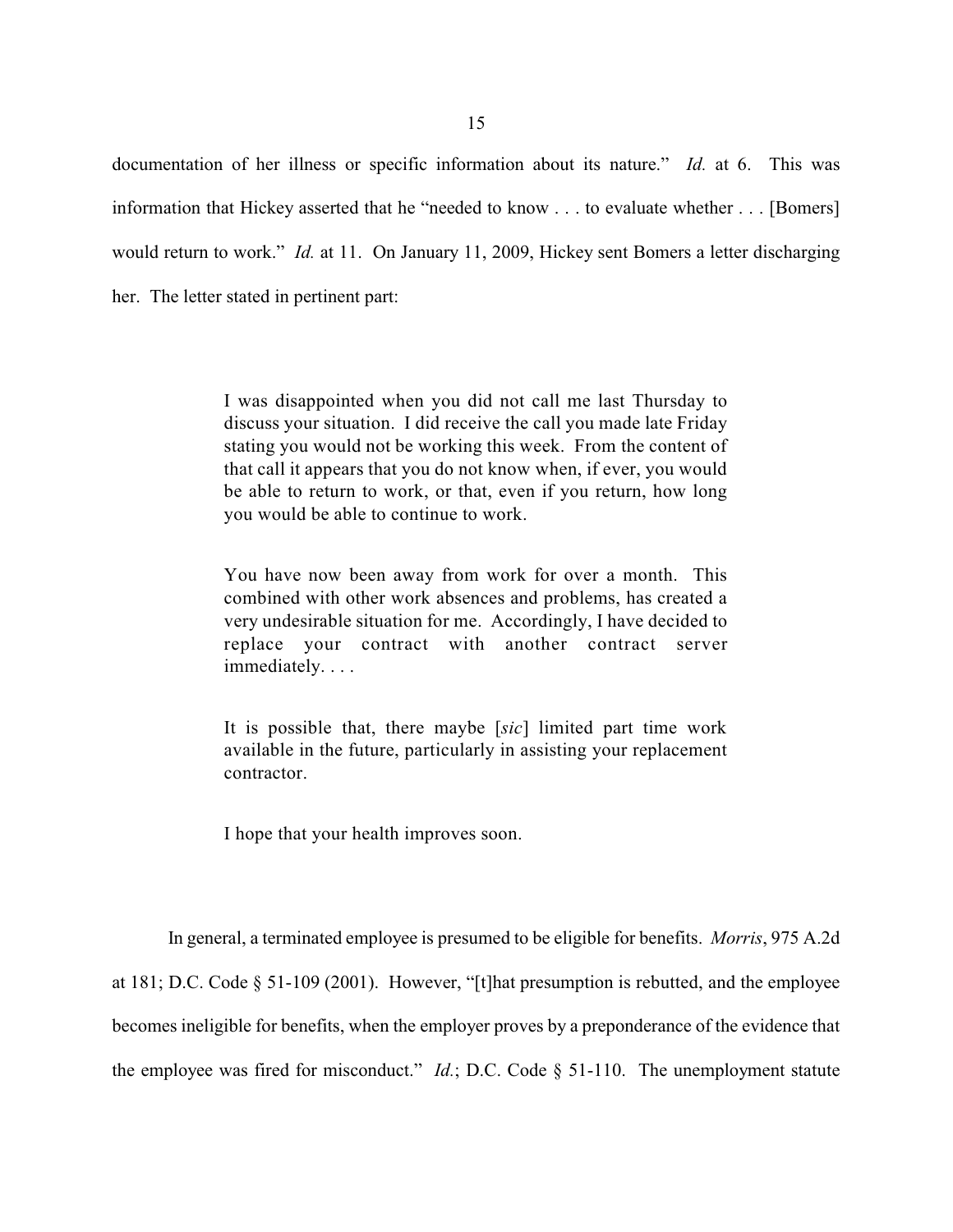distinguishes between "gross misconduct" and "misconduct, other than gross misconduct," also referred to as "simple misconduct."<sup>17</sup> "[I]mplicit in [the] definition of 'misconduct' is that the employee intentionally disregarded the employer's expectations for performance." *Bowman-Cook*, 16 A.3d at 135 (citation, internal quotation marks, and emphasis omitted); *see also Chase*, 804 A.2d at 1124 n.12 (noting that a finding that the employee's misconduct was intentional "may be required even for a finding of simple misconduct"). To prove gross misconduct, "the employer must prove that the employee's actions were willful and deliberate." *Morris*, 975 A.2d at 182; *see* 7 DCMR § 312.3. Thus, for example, while "[a]ttendance at work is an obligation which every employee owes to his or her employer, and poor attendance, especially after one or more warnings, constitutes misconduct sufficient to justify the denial of a claim for unemployment benefits," "[t]he fact of absences or tardiness alone cannot suffice as proof of gross misconduct, without consideration of the bases for such absences or tardiness." *Id.* (citing

*Shepherd v. District of Columbia Dep't of Emp't Servs.*, 514 A.2d 1184, 1186 (D.C. 1986)). "This

<sup>17</sup> D.C. Code §§ 51-110 (b)(1) and (2). As defined in 7 DCMR § 312.3, "gross misconduct" is:

> an act which deliberately or willfully violates the employer's rules, deliberately or willfully threatens or violates the employer's interests, shows a repeated disregard for the employee's obligation to the employer, or disregards standards of behavior which an employer has a right to expect of its employee.

"Simple misconduct" on the other hand, is defined in 7 DCMR § 312.5 as:

an act or omission by an employee which constitutes a breach of the employee's duties or obligations to the employer, [or] a breach of the employment agreement or contract, or which adversely affects a material employer interest. [Simple misconduct] shall include those acts where the severity, degree, or other mitigating circumstances do not support a finding of gross misconduct.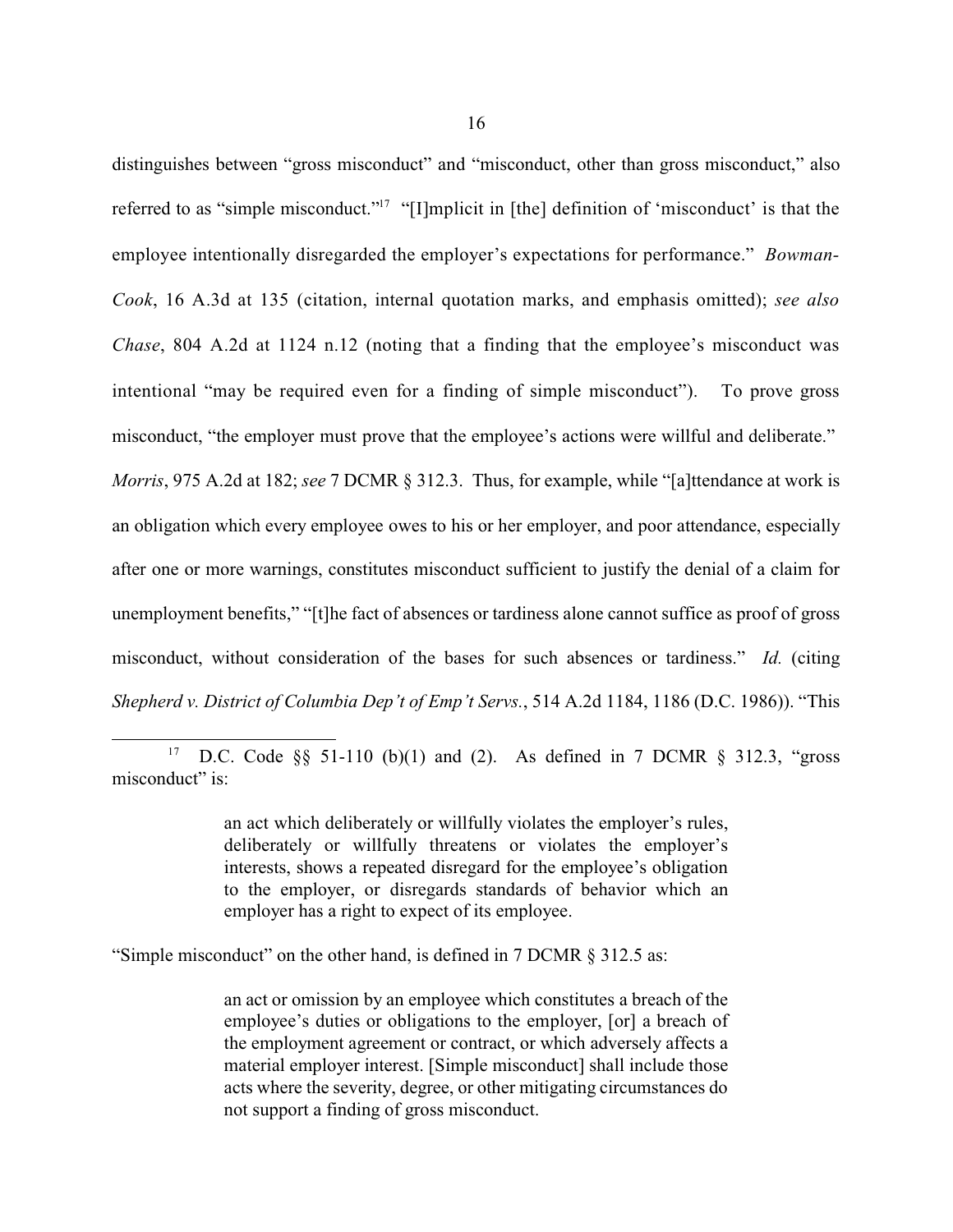is so even if the absences or tardiness are repeated, although such a factor might be relevant in assessing the ultimate fact of wilfulness or deliberateness." *Id.* (citing *Larry v. Nat'l Rehab. Hosp.*, 973 A.2d 180, 183 (D.C. 2009)); *see also id*. ("Genuine illness that prevents an employee from coming to work negates the willfulness and deliberateness of her absenteeism, thereby preventing a finding of gross misconduct.").

In this case, the ALJ found that Hickey "failed to meet [his] burden to show that Claimant's absence from work after December 11, 2008, was deliberate rather than medically necessary" given that "Employer's discharge letter notes the problems her absence was causing him but does not accuse her of malingering." Final Order II at 12. The ALJ therefore concluded that Bomers was not discharged for "gross misconduct." The ALJ also addressed whether Bomers' conduct constituted "simple misconduct" and concluded that it did not. She reasoned that Bomers' absences did not "adversely affect[] a material employer interest," 7 DCMR § 312.5, since Hickey "did not argue that [Bomers'] services were difficult to replace." Final Order II at 13. The ALJ also reasoned that Hickey did not argue that Bomers' absence "violated an Employer policy of which [Bomers] was aware," *Id.* (i.e., Hickey did not prove a "breach of the employment agreement or contract"). *Id.* The ALJ concluded that "[w]ithout some additional factor, ... absences based on illness do not constitute simple misconduct." *Id.* She did not specifically consider whether Bomers' conduct "breach[ed] . . . the employee's duties or obligations to the employer." *Id.*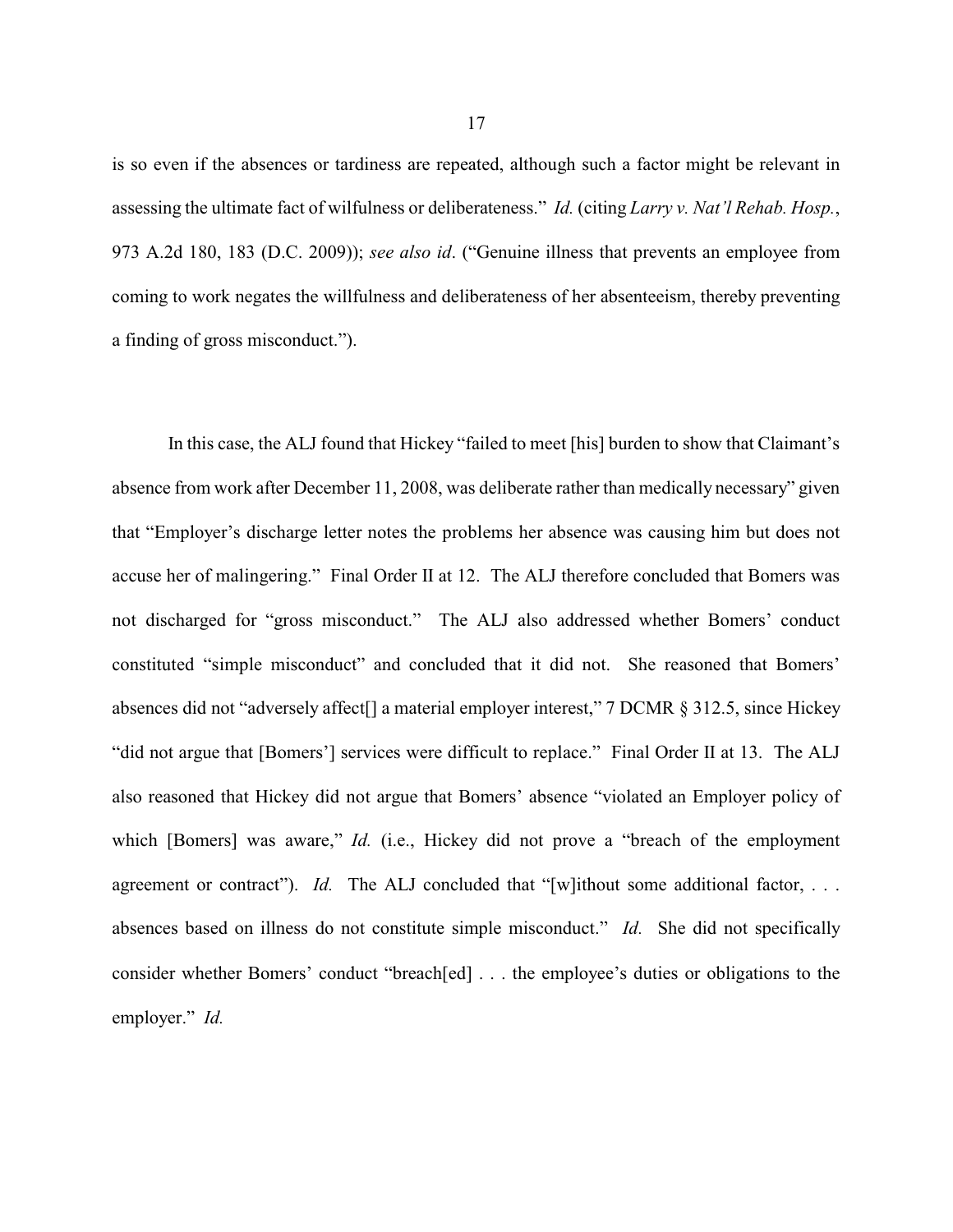Hickey argues that the ALJ focused only on Bomers's absences — which Bomers claimed but never documented to be based on illness — and failed to take into account Bomers' "failure to provide evidence of her illness and when she could return to work, when requested by Hickey." He argues that this failure constituted "willful misconduct" or, at a minimum, "disregard of the employer's interest." He emphasizes that by January 11, 2009, the date when he sent the termination letter, "he still had not heard from [Bomers] or her doctor as to either [] her condition or when she would be returning to work." "[T]he relevant factor," he argues, is Bomers's "willful and deliberate action in refusing to provide any information on her illness or when she could return to work."

While we do not agree that Bomers' behavior amounted to gross misconduct,  $18$  we are persuaded that it did amount to simple misconduct and that the ALJ erred in concluding otherwise. The ALJ's analysis reflects an assumption that Hickey terminated Bomers because of her absence beginning in December 2008 (following on the heels of her "significant" absences earlier in 2008). Indeed, the ALJ concluded that "[t]he final incident precipitating [Bomers'] discharge was her absence beginning on December 11, 2008." Final Order II at 11. But that conclusion overlooks

<sup>&</sup>lt;sup>18</sup> Although Hickey complained that Bomers repeatedly failed to keep him informed (and thus at least arguably showed a "repeated disregard for the employee's obligation to the employer," 7 DCMR § 312.3, and a "substantial disregard of the employer's interest," *Hickenbottom v. District of Columbia Unemployment Comp. Bd.*, 273 A.2d 475, 478 (D.C. 1971)), because of the potential "mitigating circumstances" surrounding Bomers' unexplained illness, 7 DCMR § 312.5, we decline to hold that her conduct that precipitated the termination rose to the level of deliberateness and willfulness necessary to support a conclusion of gross misconduct. Her conduct also was far from the types of conduct listed in 7 DCMR § 312.4 as examples of gross misconduct (conduct including sabotage, assault or threats, arson, and theft).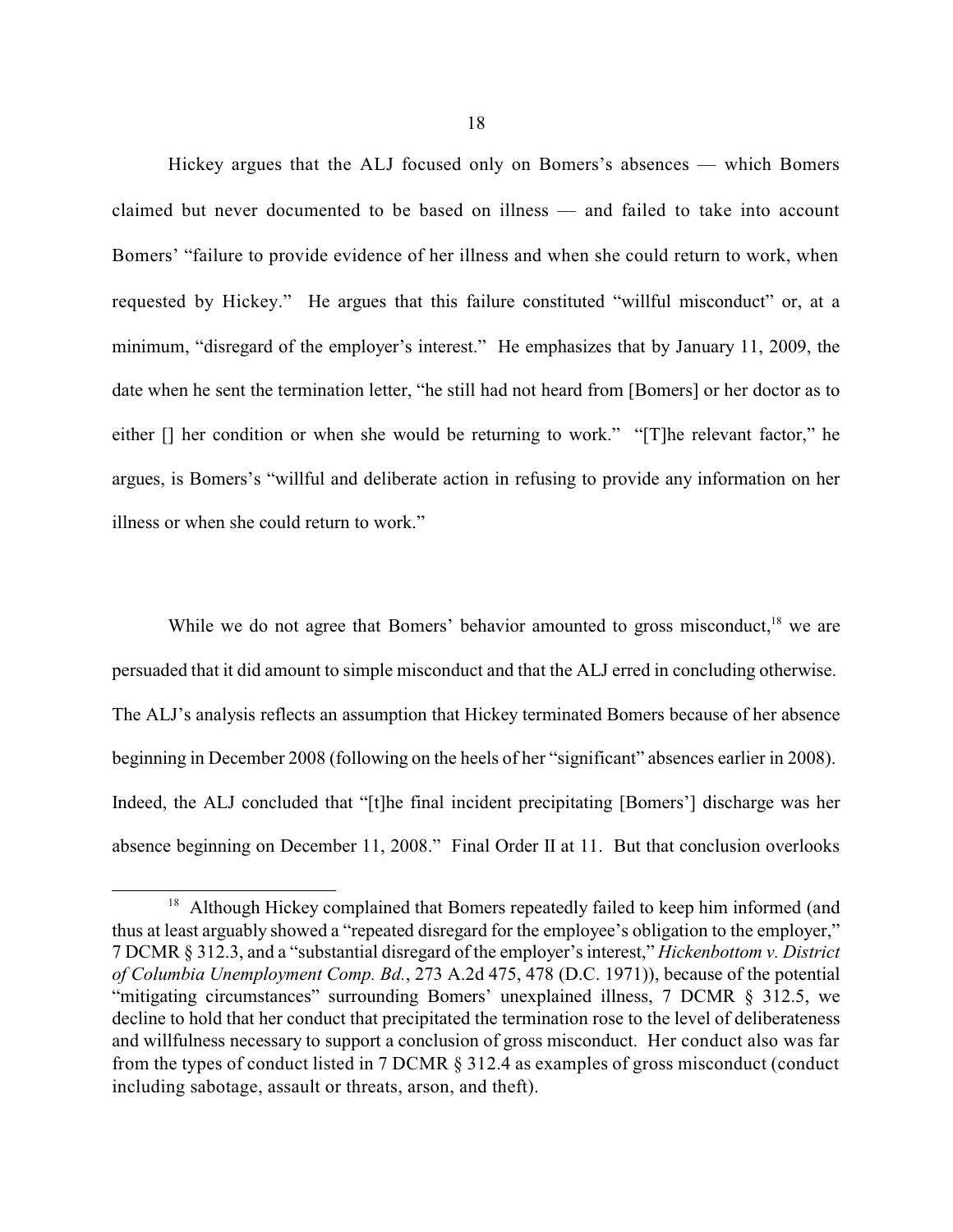the ALJ's finding that Bomers "did not call" Hickey on the appointed date (January 8) to give him an idea about when he could expect her to return, and the undisputed evidence that Hickey terminated Bomers only after that omission and after Bomers failed to provide Hickey with any information about when she might return<sup>19</sup> (through a date-of-return estimate, or information about her illness from which he might estimate her return date, or a statement from her doctor about when she would be able to work again).<sup>20</sup> Both in his testimony at the hearing (testimony that the ALJ appears to have credited) and in the termination letter, Hickey emphasized (1) Bomers's failure to timely advise him of expected absences (i.e., her leaving office voice mail messages late at night saying that she would not be in the next day, when it was too late for Hickey to arrange for a replacement secretary), and (2) Bomers' failure to give Hickey any idea about when she expected to return to work after her hospitalization (as to which she had given Hickey no documentation). Bomers acknowledged that she did not provide Hickey with "any doctor's certificate or statement indicating what [her] illness was, what [her] work situation would be, [or] when [she] could return to work." Hickey testified that Bomers' omissions led him to conclude that "I can't carry on like this," and to turn to a contract service for secretarial assistance.

 $19$  Although the termination letter did refer to Bomers' having been "away from work for over a month," the letter also referred to "this combined with other work absences and problems," and the letter's introductory paragraph emphasized Hickey's disappointment at Bomers' failure to call him on the appointed date to discuss her situation and her failure to let him know "when, if ever" she would be able to return to work. Explaining his rationale, Hickey testified, "I felt at a minimum I was entitled to know exactly what her plans were;" "[s]he would never tell me what the nature of [the illness] was, how long she'd be gone;" "I wanted to know . . . what kind of ailment so I could look it up and see . . . whether you were going to come back."

 $20$  Bomers told the ALJ that this information was "private" and that she would share it with the [ALJ] if required," but no such information is included in the record.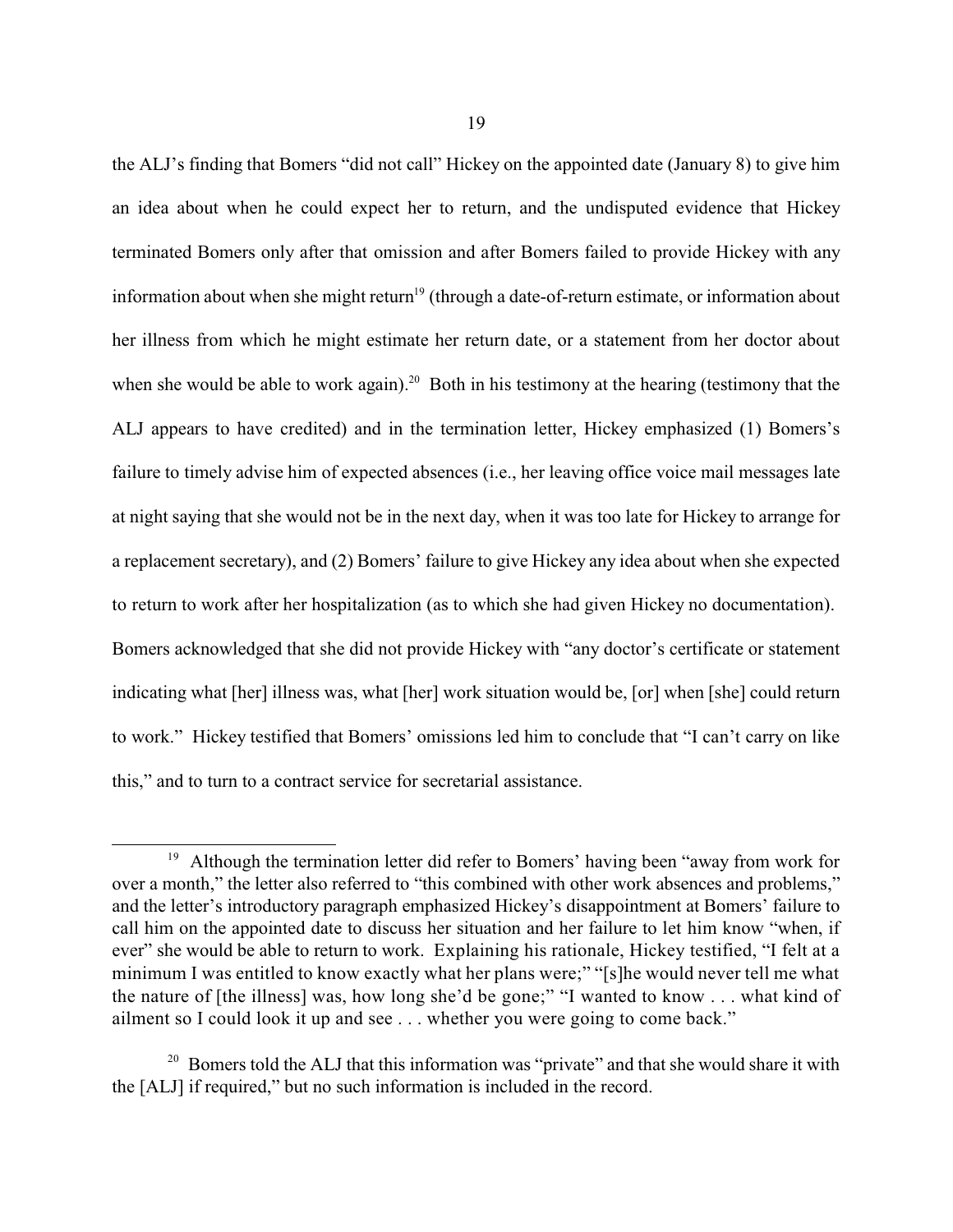We are constrained to agree with Hickey that, taken together, Bomers' repeated failure timely to (1) apprise Hickey about days of expected absence throughout her employment and (2) respond meaningfully to his request for information about the expected duration of her absence following her December hospitalization constituted a breach of Bomers' duty to Hickey as her employer, and thus constituted simple misconduct.<sup>21</sup> See Morris, 975 A.2d at 183 n.6 (citing cases from other jurisdictions upholding a denial of benefits even though the employee has shown that her absence was due to sickness because the employee failed to notify the employer of his or her impending absence from work).<sup>22</sup> The ALJ's conclusion that Hickey failed to prove that he fired Bomers for misconduct does not flow rationally from the ALJ's factual findings and the supporting substantial evidence in the record that was credited by the  $ALJ$ .<sup>23</sup>

## **IV. Conclusion**

<sup>&</sup>lt;sup>21</sup> Somewhat ironically, it may have been Bomers' understanding that Hickey did not intend for her to be an employee that accounts for Bomers' having behaved somewhat as her own boss — i.e., for her seemingly cavalier approach toward keeping Hickey informed about when and whether she could work.

*See, e.g.*, *In re Ardito*, 254 A.D.2d 562, 563 (N.Y. App. Div. 1998) (reasoning that 22 "[w]hile claimant testified that she continued to have medical difficulties following the expiration of her leave of absence, the record demonstrates that she nevertheless failed to contact the employer or have anyone else do so on her behalf"; and holding that the decision that she engaged in disqualifying misconduct was supported by substantial evidence).

 $2<sup>23</sup>$  Hickey has raised as an additional issue whether the ALJ erred when she stated that whether Bomers was in fact looking for work "was not relevant to disqualification." In light of the disposition we reach, we do not address the issue.